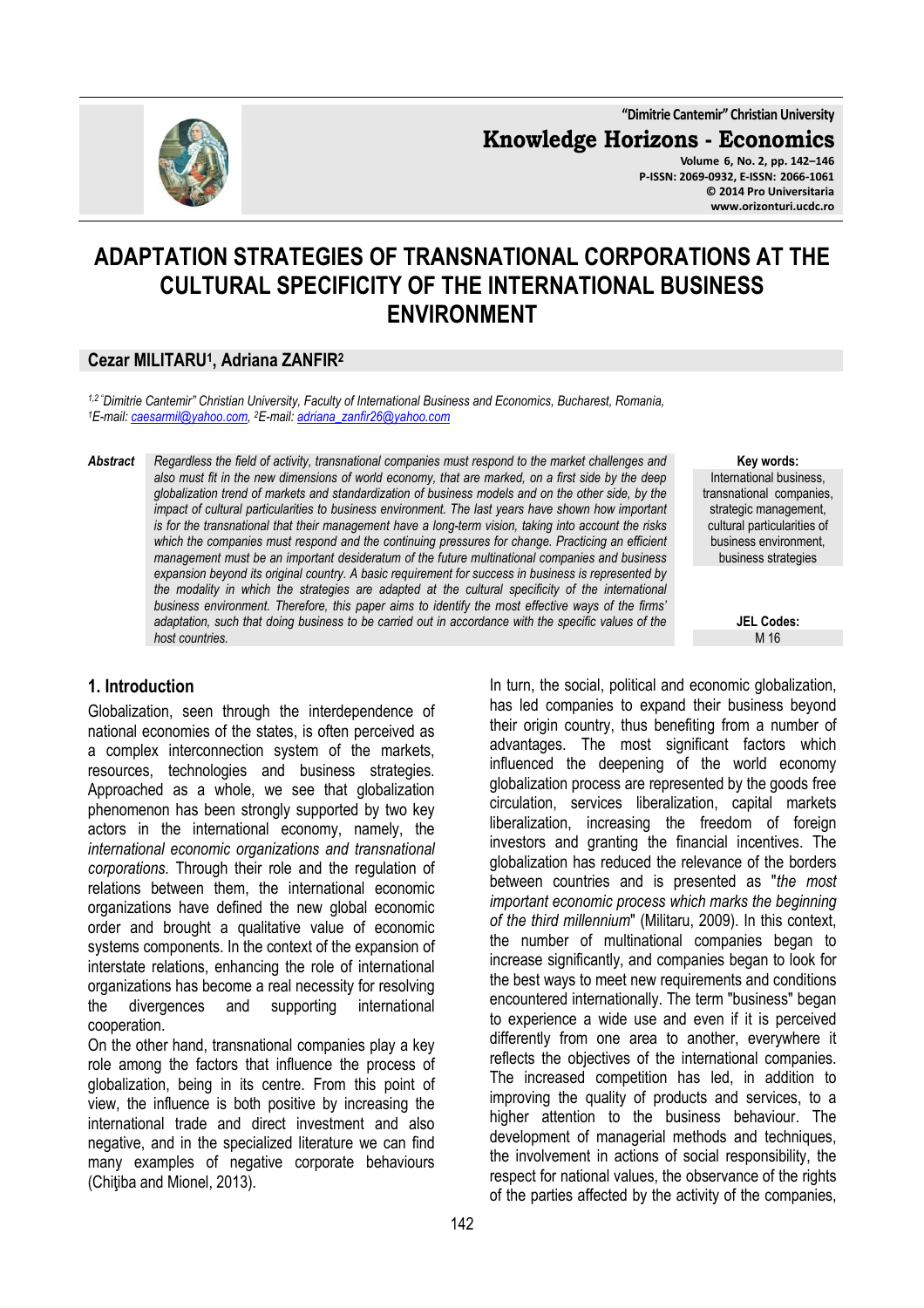the protection of the environment and the adoption of an ethical behaviour in business are some of the most important aspects that define the general framework of the transnational company activities.

The specialised literature presents four main objectives which may cause a company to seek new markets. Generally they want *increased sales, acquiring new resources* especially new technologies and attracting foreign capital, *diversification of supply sources* and of course, *competitive risk minimization* (Constantinescu, 2000). However, whatever the purpose and the motivations behind the decision to internationalize, it should be noted that success and achievement of business performance depend on how companies manage to observe ethnic and cultural criteria that make the difference among the countries of the world. Depending on the cultural specific and the felt needs, each market segment has its own requirements and behavioural habits. Obviously, cultural variables are of particular importance, derived from how these participate in establishing the hierarchy of the consumer needs and how they influence the buying decision. The role of the transnational companies in the goods trade and services is quite obvious if you look at all the trade operations performed on large international markets. Through their organizational structure, transnational corporations may exercise managerial control over the activity of the component units and become promoters of origin country values internationally.

# **2. Methodology of Research**

The global context subsequent to the economic crisis requires the transnational corporations to find new methods and techniques to change and adapt to the new dimensions of the international market. For their management, the economic recession was an important lesson for survival in a turbulent and unpredictable economic environment. The reduced purchasing power and the increased consumer reluctance when it comes to spending and purchasing have led to new challenges for the managerial activities of the foreign trade companies. Furthermore, the increase of the internationalization of the companies and the growth of the international competition intensified the need for classification of the products and services in the cultural dimensions of the marketing area. In this context, it is highlighted the growing need for more staff training, especially of the international managers who need to focus on the intercultural approach of the business activity in developing business strategies.

The main purpose of this paper is to highlight the management methods, techniques or strategies used within world renowned companies, companies that have managed to successfully infiltrate in business

environments having different features, thus representing real evidence that management is the engine of competitiveness and performance.

Through a synthesis of the specialised literature, it was mainly followed, how these companies have managed to adapt to the culture of the areas where they have expanded their activity and to meet the needs of the consumers who, depending on the values system, may associate the consumption with the symbolic significations code.

## **3. Literature Review**

As found in the specialised literature (Kicsi and Buta, 2012), the main coordinates that helped the expansion of the trade companies were:

− dynamic growth of trade and investment;

− rapid increase of cross-border mergers and acquisitions;

- − wider dispersion of the value chain globally;
- liberalization of market and economic policies;
- − proliferation of regional trade agreements;

− globalization, as a multidimensional process that can be found in any field.

Heavily influenced by the economic and social globalization, the international businesses have evolved significantly, leading to a growing number of companies, from different geographical areas. The continuously growing international activity involves new requirements for actors involved in different crosscultural activities (Militaru, 2009).

In the specialised literature, transnational companies are defined in multiple ways, depending on the way in which the analysis of their work is performed, either in economic or legal terms. As economic entities, they are regarded as "*companies that engage in foreign direct investments and which carry out value creating activities in more than one country*" (Munteanu and Horobet, 2005). Other authors define transnational companies as those companies that "*have expanded their economic and financial activity beyond the boundary of the country of origin, through a vast assembly at the international level, consisting of a principal firm and a number of subsidiary companies dependent on the parent company, implanted in different countries*" (Dumitrescu and Bal, 1999).

After much research, the global economics theorists concluded that transnational companies are the main economic agents that support the international movement of the capital. Basically, the transnational companies system generates, according to the researchers, not only goods and services but also the capital for investments, new technologies, and innovation and training capacities of the labour force for the use of technologies. The organization and management thereof are generally aimed at increasing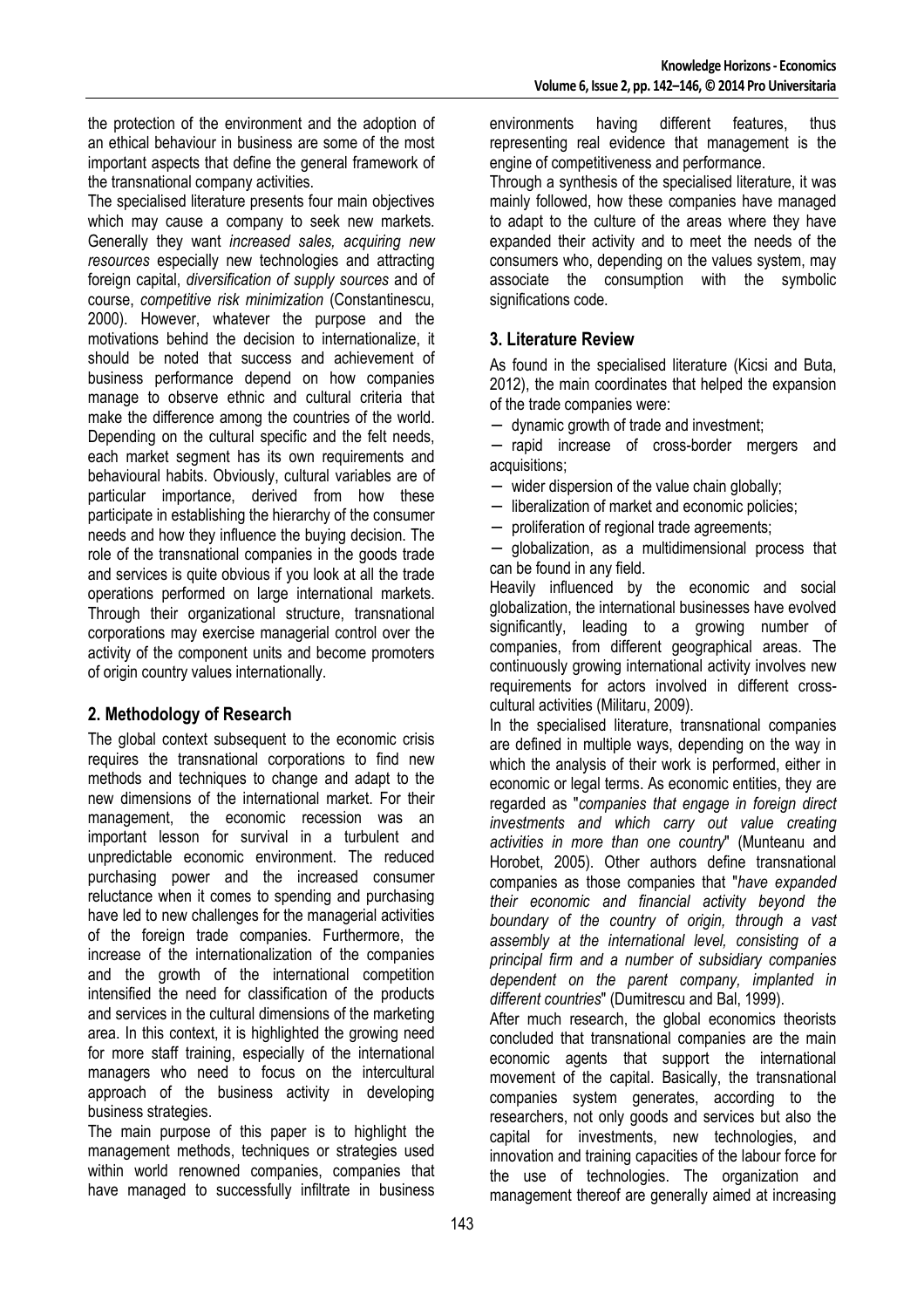the competition potential, the profitability of the companies and of the entire system (Vlad, 2013).

The number of the transnational companies has increased significantly in the last decade and their expansion in terms of geographical coverage has become increasingly wide. The data provided by the surveys carried out by UNCTAD on the 100 largest transnational companies, reflect the general increasing trend of the international production, the foreign sales and the employment rate in these companies being significantly higher than at the national economies level. The latest data recorded by UNCTAD [1], in the "World Investment Report" for 2011 indicates that the most significant distribution of transnational companies and their subsidiaries are located in countries with developed economies:

#### *Table 1.* Localization of the transnational companies by geographical coverage

| Region                                                             | No. of parent<br>companies | No. of<br>subsidiaries |
|--------------------------------------------------------------------|----------------------------|------------------------|
| <b>Europe</b><br>(in countries with<br>developed<br>economy)       | 73 144                     | 373 612                |
| <b>North America</b><br>(Canada and USA)                           | 11 257                     | 33 759                 |
| Other developed<br>economies<br>(Australia, Japan,<br>New Zealand) | 8 1 3 6                    | 16420                  |
| Asia                                                               | 25 148                     | 483 715                |

*Source:* UNCTAD Report- *"World Investment Report",* 2011

According to the same source, it is estimated that globally there are currently 103 786 parent companies and 892 114 subsidiaries. As can be seen from the table above, the main transnational companies have emerged in countries with strong economies and subsequently expanded worldwide, covering all fields of activity.

Obviously, all these companies, whose contribution to the achievement of world exports is significant and can not be challenged by anyone, succeeded in developing through the continuous improvement of the applied management methods and techniques, increasingly suited to the business environment dynamics.

### **4. Cultural specific of the business environment**

The significant differences in terms of culture between countries, especially between continents, require to the transnational corporations a careful study of the areas where they choose to open new branches.

The values system can significantly influence the choices made by potential customers who assign the consumption different symbolic meanings according to the norms, beliefs and values of their area of origin. In general, the culture has a strong impact on the activity of a company, regardless of the field in which it operates. Issues such as material culture (mainly focused on technology and economics), social organization, language, customs and traditions, education, religion or the fundamental values system of the society have a strong impact on the activity of the multinational companies, defining the character and the specifics of the potential consumers. The cultural differences encountered from one area to another can be a barrier with significant implications on the international business. The legal framework of each country must be observed by all the companies coming from abroad. They also must consider the importance attributed by the society to issues such as environmental protection, business ethics (e.g. the extent in which the society tolerates the minors being involved in different types of activities), corporate social responsibility, citizens' rights, etc.

*Europe* is recognized as one of the most important partners in the implementation of international trade. The companies seeking entry on the European markets must be aware that their activity will be influenced by a large common market in which different religions and cultures meet. There are Catholic countries (e.g. Italy, Poland), where the religious structures and forces may intervene in regulating the trade and may influence the sales of various products. The European business environment has several key features such as: high importance given to technological factors and information flow, relatively little emphasis placed on issues of moral and ethical behaviour in business, economic recovery capacity.

*Asia* is the area where the impact of the culture on business is the most visible. Asia is characterized by consensus, harmony and social order, discipline and respect for traditions. The companies seeking entry into Asian markets should know that the Government's role is extremely important to maintain the economic order and the social and economic development. In general, Western companies face the greatest difficulties, the Asian cultural values being somewhat contradictory. It is important to note that there are common behaviour patterns universally valid throughout Asia, patterns built on respect for the traditions and fundamental values.

*North America* is less conservative in terms of the values and traditions. In principle, the Occident is open towards new and encourages private business practices. Transparency, accountability, freedom granted to individuals (especially women) and increased global competitiveness are the main features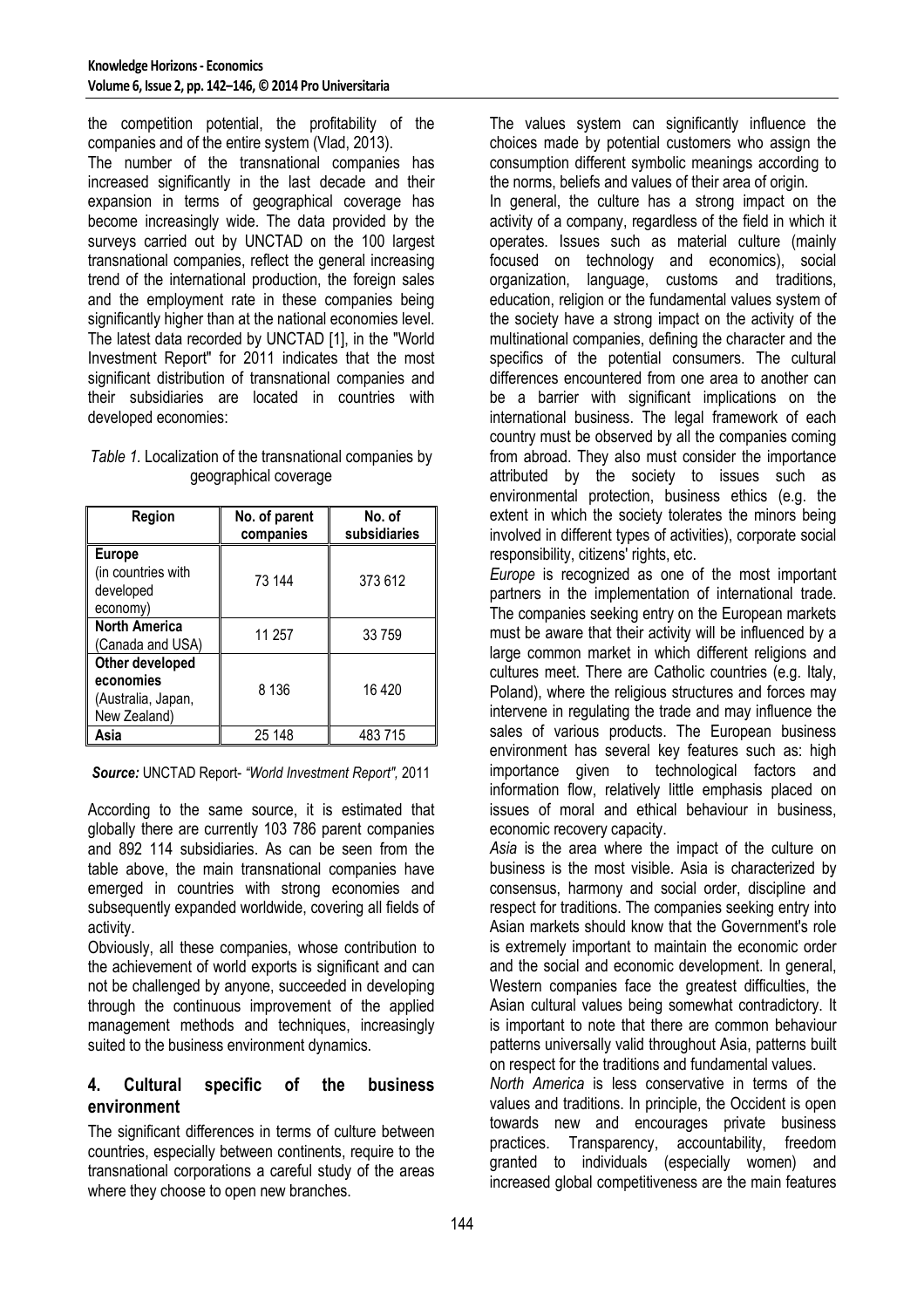of the business environment. Often, the Western values, including those in more conservative areas, were borrowed. The way in which the Americans "do business" has come to be closely followed by Europeans and Asians, in their attempt to become more efficient in using resources and to become more competitive. Once arrived on the European or Asian markets, the American companies were able to observe the values of the host countries, but they also brought with them some of Western culture.

#### **5. Strategies of international business development depending on the cultural specific**

The transnational companies have the ability to adopt dynamic business strategies, relative to the global configuration of their activities and to the business environment specificities. Following this strength, they can control a quite complex internal system of centralization of the value-added activities. The complexity of doing business internationally has highlighted a number of issues on which the development of international companies depends. The decision to internationalize a business in a certain country is of strategic importance and should be developed following a thorough study of all the factors that can influence the activity of the company and the risks to which it is subject. The political and social stability, the economic development level, the education level, the health condition of the population, the social values and the national culture are only a few of the extremely important factors that determine the longterm competitiveness of a company.

The list of transnational companies that open branches or make investments beyond the borders of the country of origin is completed on a yearly basis. Ever since their setting up, a lot of companies have established the international business development as their specific objective. At this time, worldwide, there are many examples that in through a well established development strategy and supported by an intercultural approach of the business, outstanding performance can be achieved. The American companies are good examples in this respect. If we look at the food industry, we understand easily that the success of the companies in this industry depends on flexibility and adaptation to local consumption habits. Even big companies, known for product standardization strategies had to make some changes.

*KFC* enters the Chinese market (a country of values and consumer behaviour totally different from the U.S.A.) but applies a strategy to diversify the range of products (retains the basic products what made the brand famous, but the new menu includes new dishes specific to the area). The same strategy is applied by the rival *McDonald's* and amazingly, or not, at present,

the country with the most restaurants is Japan. However, out of respect towards the cultural values of Japan, the company gives up beef and adapts their products, being able to open including a fully vegetarian restaurant. Definitely, these companies have become promoters of the American lifestyle worldwide.

*Coca Cola Company* is another resounding name when it comes to product standardization. However, the company has realized the importance of cultural values, which is why the formula of the famous drink Sprite is modified when the product reaches the Japanese market. Another strategy applied in the same market is related to the change of name of *Diet* drinks (*called Light*), a strategy used because the Japanese associate the term *diet* with certain medical conditions.

The Swiss company *Nestlé*, the world leader in nutrition and health, is famous for the importance they give to cultural aspects. Thus, the company promotes internationally, as fundamental values, respect for different cultures and traditions. Although there were some controversies regarding the adoption of unethical behaviour in business, the company has always been given as an example regarding the cultural diversity respect. Through the research and development strategy, the company is constantly trying to integrate into the culture and traditions of the countries where it operates, bringing its own set of values in the local environment.

We made only a brief overview of the strategies applied by some world famous companies, but it is obvious that such list is not exhaustive and not only within the food industry. It is important to understand the importance of cultural values and try preserving the national identity, even if transnational companies brought a bit of their own culture in each market.

# **6. Conclusions**

Nowadays, the transnational companies are the most important player that supports the globalization process, their activity being built on three fundamental pillars: production, international trade and foreign direct investment. In principle, technological changes (which brought more efficiency and effectiveness in business activities) and changes in national policies (which supported the interstate exchanges) are the two factors that have contributed to the emergence and development of the transnational companies.

Following the liberalization of the world economy, the transnational companies have contributed significantly to increasing foreign direct investments, which had significant positive effects on the less developed or developing economies. The economic growth due to the activity of these entities is outstanding.

However, the positive effects that we can see and analyze today would not have existed if transnational